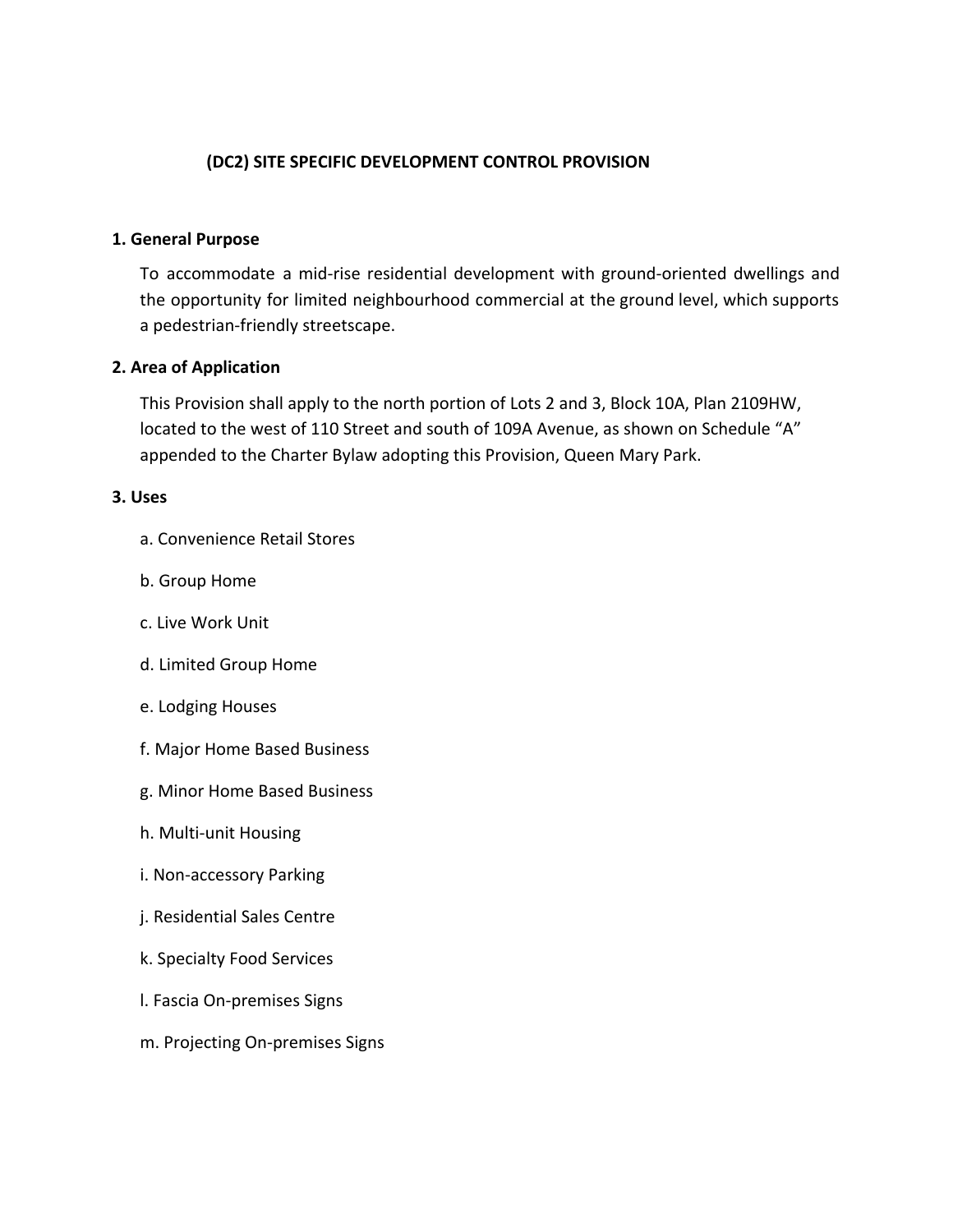### **4. Development Regulations for Uses**

a. Specialty Food Services shall not exceed 200  $\text{m}^2$  of Public Space indoors. Outdoor seating associated with Specialty Food Services shall be permitted within the west Setback. Outdoor speakers or amplification systems shall be allowed in the outdoor seating associated with Specialty Food Services.

b. Signs shall comply with the regulations in Schedule 59B of the Zoning Bylaw.

c. A maximum of 10% of any glazing for Commercial Uses may be covered by Signs. The remainder of the glazing shall remain free from obstruction.

### **5. Development Regulations for Site Layout and Built Form**

a. The development shall be in general conformance with the attached Appendices.

b. The maximum Floor Area Ratio (FAR) shall be 3.0.

c. The maximum number of Dwellings shall be  $115$  125.

d. The maximum building Height shall be 28.0 m.

e. Minimum Setbacks shall be as follows:

i. 3.0 m from the north Lot line except that any portion of the building greater than 9.0 m in Height shall have a minimum Setback of 4.5 m from the Lot line.

- ii. 12.0 m from the south Lot line
- iii. 4.0 m from the east Lot line and
- iv. 11.0 m from the west Lot line.

f. The portions of the Parking Garage below ground level shall not be subject to required Setbacks and may extend to all Lot lines provided there is sufficient soil capacity to support any required Landscaping, to the satisfaction of the Development Officer. This may be achieved by, but is not limited to, the use of planters and other acceptable green roof technologies.

g. Building Stepbacks shall be as follows:

i. for the west Façade, the building shall have a minimum 4.0 m Stepback at a maximum Height of 15.5 m and an additional minimum 4.0 m Stepback at a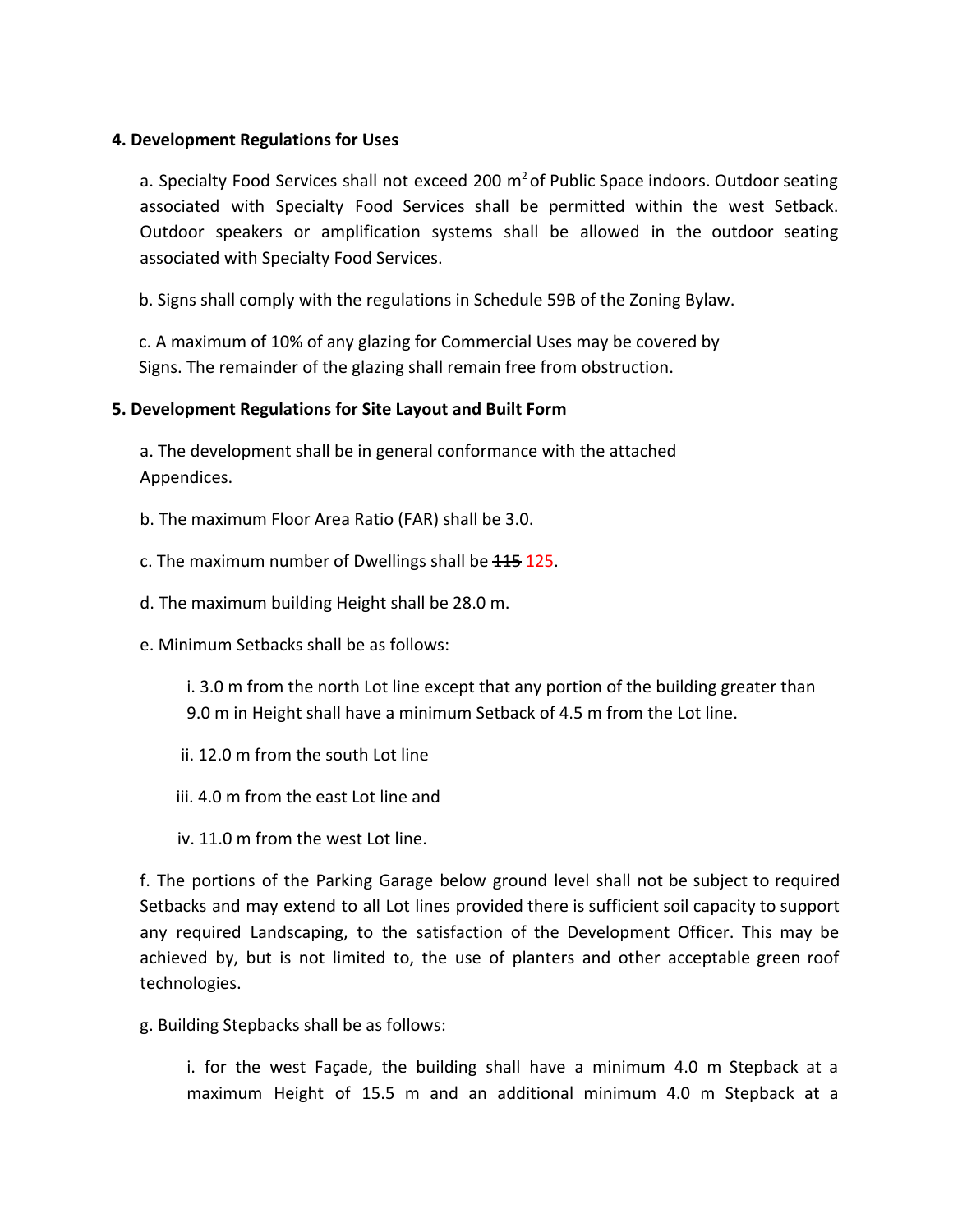maximum Height of 21.5 m and

ii. for the east Façade, the building shall have a minimum 4.0 m Stepback at a maximum Height of 21.5 m.

# **6. Development Regulations for Building Design and Features**

a. Principal building entrances for any Use shall be designed for universal accessibility. Level changes from the sidewalk to entrances of buildings shall be minimized. Sidewalk furniture and other elements shall be located out of the travel path so as not to obstruct the access to the building.

b. A minimum of five (5) Dwellings shall be located at ground level fronting onto 109A

Avenue NW and have the following features:

i. Dwellings shall be articulated as individual units

ii. each Dwelling shall have individual and private entrance access to ground level.

Sliding patio doors shall not serve as this entrance

iii. masonry shall be used as the exterior cladding material for a minimum of 30% of

the Façades of each Dwelling and

iv. a private outdoor Amenity Area of at least 10  $m<sup>2</sup>$  shall be provided in front of each Dwelling. Landscape features, such as decorative fencing, shrub beds, rock gardens and/or built elements such as private entrance features and verandas or porches, shall be incorporated.

c. A minimum of four (4) Dwellings shall be located at ground level facing south and have

the following features:

i. Dwellings shall be articulated as individual units

ii. each Dwelling shall have individual and private entrance access to ground level.

Sliding patio doors shall not serve as this entrance and

iii. a private outdoor Amenity Area shall be provided in front of each Dwelling. Landscape features, such as decorative fencing, shrub beds, rock gardens and/or built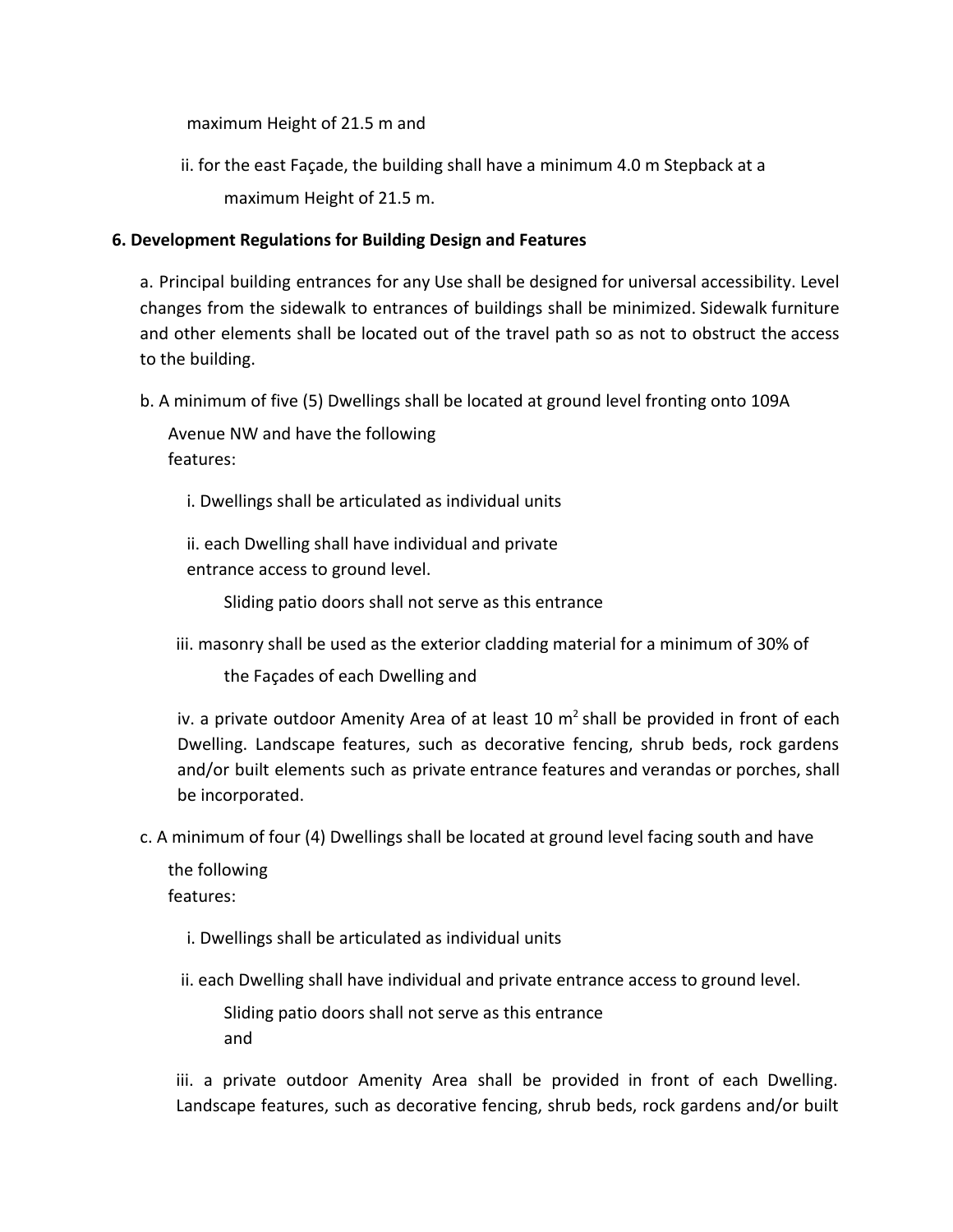elements such as private entrance features and verandas or porches, shall be incorporated.

d. Commercial Uses shall not be located above the ground floor and shall have an external entrance that is separate from any access to Residential Uses, is universally accessible, and is oriented to face 109A Avenue NW and / or the publicly accessible Amenity Area to the west of the building.

e. Architectural treatment of all Façades of the building shall create a unified building exterior. The building shall incorporate design elements to reduce the perceived mass and add architectural interest, including but not limited to:

- i. clear articulation of the Façade, using a defined pattern of projections and recessions
- ii. a recession in the north Façade above 15.0 m in Height with a minimum 3.0 m depth and 10.0 width
- iii. the use of a variety of exterior building cladding materials and colours
- iv. articulation of the two-storey ground oriented Dwellings along 109A Avenue
- v. a prominent front entrance fronting a public roadway.
- f. All building Façades shall use high quality and durable exterior finishing materials. The use of vinyl siding is prohibited.

g. All mechanical equipment, including roof mechanical units, surface level venting systems, and transformers, where permitted, shall be properly barricaded and concealed by screening in a manner compatible with the architectural character of the building or by incorporating it within the building.

h. Waste collection, storage areas, and loading shall be located within the building, screened from view from the Abutting public roadway and shall be designed to the satisfaction of the Development Officer in consultation with Waste Management Services, Subdivision, Development Coordination (Transportation) and City Operations.

# **7. Development Regulations for Parking, Loading, Storage, and Access**

a. Vehicular access to the Site shall be from 109A Avenue NW.

b. Vehicular parking shall be provided as per Section 54 Schedule 1(C) Transit Oriented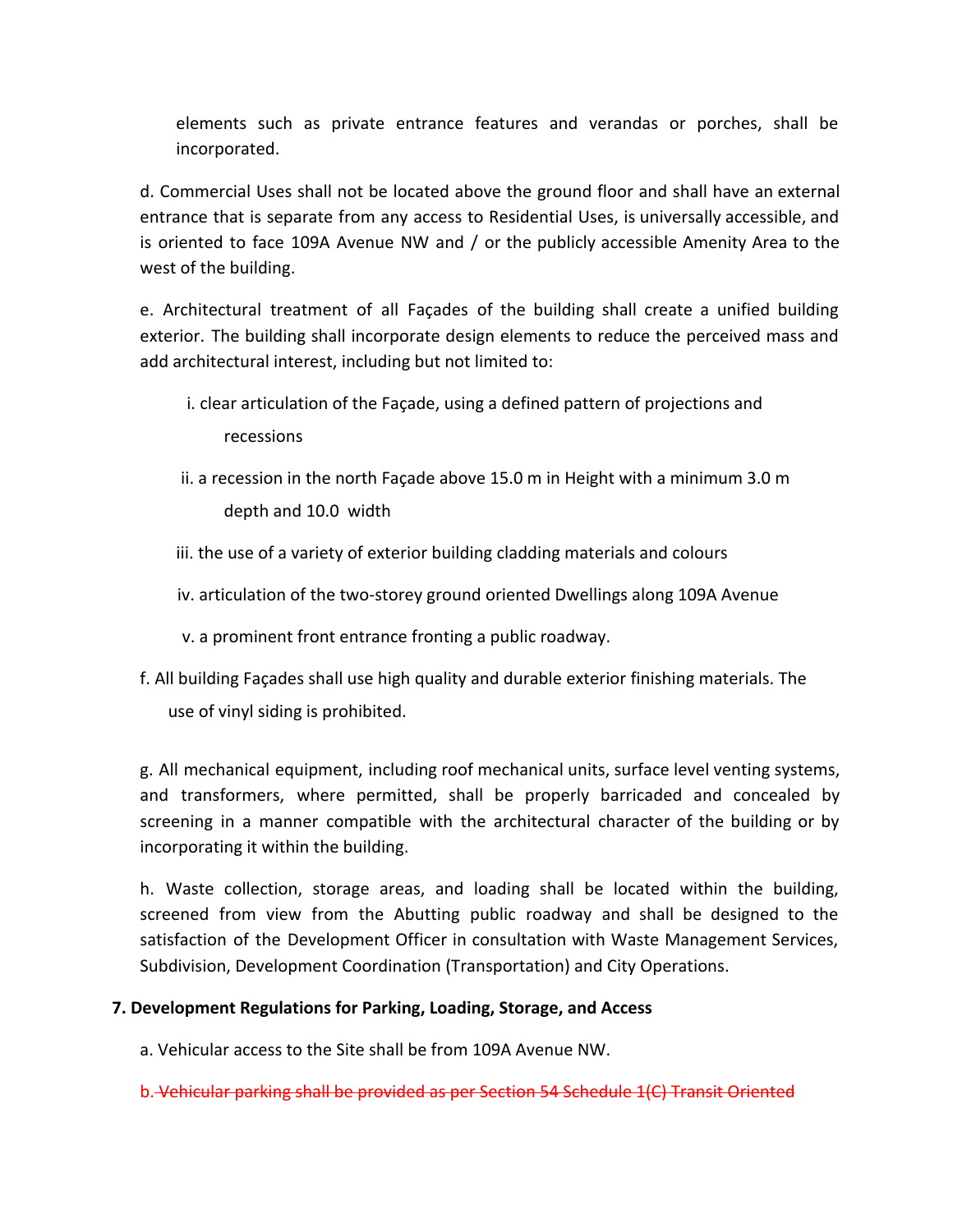#### Development and Main Streets Overlay of the Zoning Bylaw.

c. Vehicular parking spaces shall be provided in an underground Parking Garage.

d. A reduction in the number of off-street vehicular parking spaces may be considered if the owner can demonstrate through a Parking Impact Assessment or Parking Justification that a different number is appropriate, to the satisfaction of the Development Officer in consultation with Parking Management Services.

- e. No off-street loading spaces shall be required.
- f. Bicycle Parking shall be provided at a rate of 0.5 Bicycle Parking spaces per Dwelling,

including:

i. a minimum of 30 long-term Bicycle Parking spaces shall be provided in a safe and secure location within the building that is easily accessible to cyclists via access ramps or a route through the building which facilitates easy and efficient transportation of bicycles

ii. a minimum of 5 short-term Bicycle Parking spaces shall be provided in a visible and well-lit location within the public realm, either on or off-Site, and be developed to the satisfaction of the Development Officer in consultation with Subdivision and Development Coordination (Transportation)

iii. vertical or stacked racks may be used to satisfy Bicycle Parking requirements if it can be demonstrated that they can be safely and efficiently used, to the satisfaction of the Development Officer in consultation with Subdivision and Development Coordination (Transportation). If vertical racks are used, each Bicycle Parking space shall be a minimum of 0.6 m wide, 1.1 m deep and have a vertical clearance of at least 2.3 m, with a minimum 1.5 m wide aisle to the satisfaction of the Development Officer in consultation with Subdivision and Development Coordination (Transportation)

### **8. Development Regulations for Landscaping, Lighting, and Amenity Area**

- a. A Landscape plan shall be provided by a registered AALA landscape architect and shall include:
	- i. a plant material palette that provides a variety of colors and textures to create seasonal interest particularly during the winter months and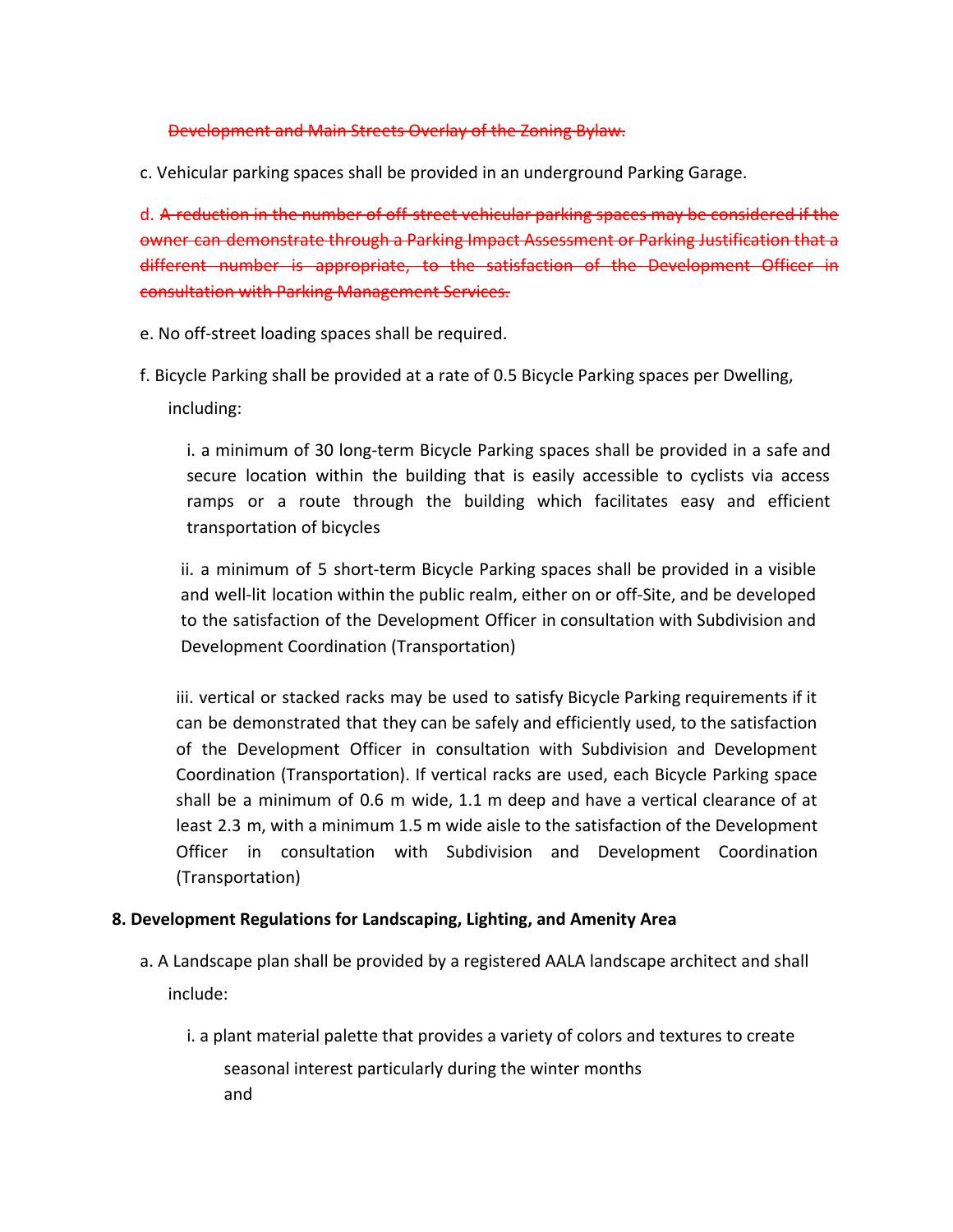ii. a mix of hard and soft landscaping elements.

b. A minimum 100  $m^2$  publicly accessible garden or plaza shall be developed on the west side of the building. The plaza shall be allowed in the applicable Setbacks and include seating and lighting and be Landscaped with a mix of coniferous and deciduous shrubs and trees where possible given the underground Parking Garage, in addition to annuals and/or perennials.

c. An Amenity Area shall be provided above the fourth Storey of the west end of the

building for the active or passive recreation and enjoyment of the residents.

d. Landscaping that extends onto or over City-owned lands shall be developed in accordance with the Traffic Bylaw 5590 and the City Design and Construction Standards to the satisfaction of the Development Officer in consultation with Subdivision and Development Coordination (Transportation).

e. An arborist report and tree preservation plan to the satisfaction of the Development Officer in consultation with Urban Forestry, shall be submitted with the Development Permit application to determine the impact of the proposed development, including excavation and construction, on the existing boulevard trees along 109A Avenue NW. If required by the Development Officer, an air spading tool shall be used to determine the amount and size of roots that may need to be cut for the foundation wall. If:

i. the arborist report indicates that the development will unduly compromise the ongoing viability and health of a tree or trees, each tree shall be removed as part of the redevelopment of the site. The owner/developer shall be responsible for the cost of removal as well as compensating the City for the value of the tree being removed. If required by the Development Officer, each tree removed shall be replaced by a new tree in an enhanced growing soil medium in the form of soil cells or continuous trenches, at the cost of the owner or

ii. the arborist report indicates that the development will not unduly compromise the ongoing viability and health of a tree or trees, each tree shall be retained and protected as per the City's Corporate Tree Management Policy C45B6.

f. An exterior lighting plan shall be required as part of the Development Permit application. Decorative and security lighting shall be designed and finished in a manner consistent with the architectural theme of the development and shall be provided to ensure a well-lit and safe environment for pedestrians.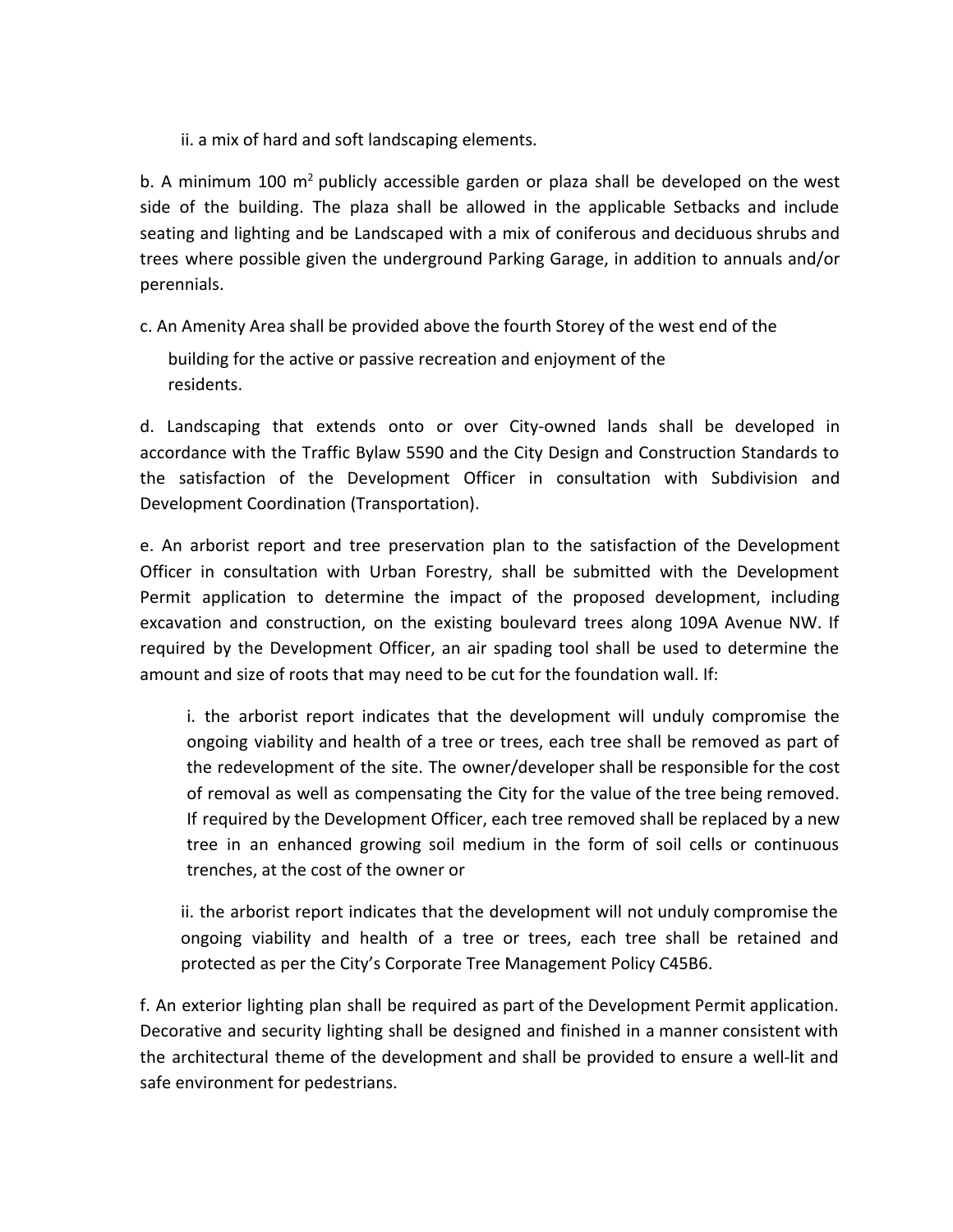g. All exterior lighting of the Site shall be designed so that the lighting is directed away from adjacent residential development and illumination shall not extend beyond the boundaries of the Site. Night-time light pollution shall be reduced by avoiding over-illumination of the development and by using exterior lighting fixtures that are full cut-off in design to direct light downward.

### **9. Public Improvements and Contributions**

- a. Prior to the issuance of a Development Permit for:
	- i. a building that contains 12 or more Dwellings or
	- ii. a building that contains less than 12 Dwellings, but is part of a Site with 12 or more Dwellings in total

the Development Officer shall ensure a signed agreement has been executed between the City and the owner, requiring the owner to provide the City, at the time of each Development Permit approval, the option to purchase up to 5% of the proposed number of Dwellings (rounded to the nearest Dwelling) in each building with Dwellings, at 85% of market value or the equivalent value as cash in lieu (at the discretion of the owner) to the City. The City may exercise its option to purchase only in respect of Dwellings that are individually titled**.**

b. As a condition of the Development Permit for construction of a principal building, the owner shall enter into an agreement with the City of Edmonton for off-site improvements necessary to serve or enhance the development, such improvements to be constructed at the owner's cost. The agreement process includes an engineering drawing review and approval process. Improvements to address in the agreement include, but are not limited to:

i. the addition of a minimum of four (4) new boulevard trees along 109A Avenue NW, to the satisfaction of the Development Officer in consultation with Urban Forestry

ii. removal of the existing two accesses on 109A Avenue NW to the site and construction of sidewalk and restoration of the boulevard, to the satisfaction of the Development Officer in consultation with Subdivision and Development Coordination (Transportation)

iii. construction of a new access to 109A Avenue NW, to the satisfaction of the Development Officer in consultation with Subdivision and Development Coordination